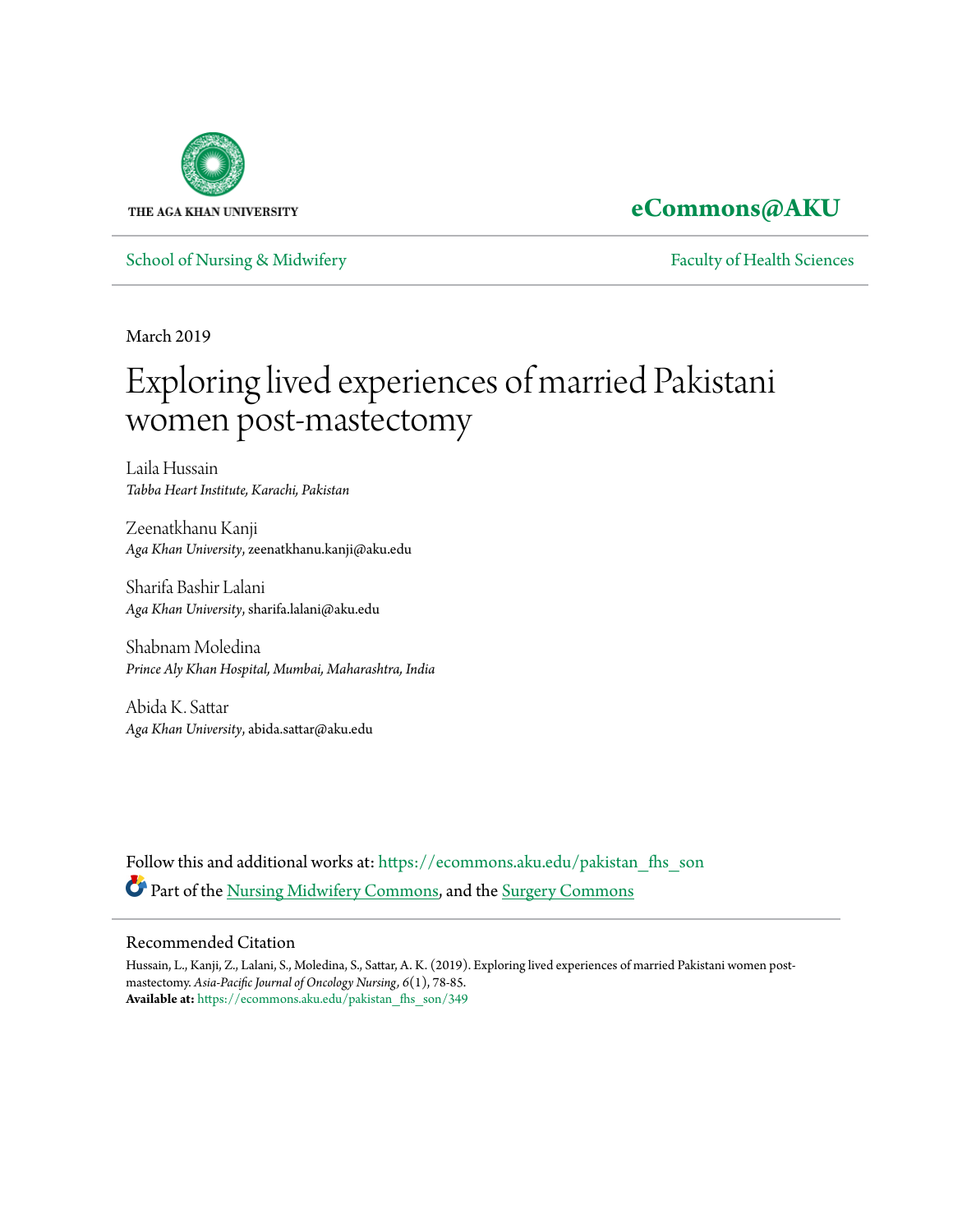## **Original Article**

# **Exploring Lived Experiences of Married Pakistani Women Post‑Mastectomy**

## **Laila Hussain1 , Zeenatkhanu Kanji2 , Sharifa Lalani2 , Shabnam Moledina3 , Abida K. Sattar4**

1Nursing Services, Tabba Heart Institute, Karachi, Pakistan, 2School of Nursing and Midwifery, The Aga Khan University, Karachi, Pakistan, <sup>3</sup>Prince Aly Khan Hospital, Mumbai, Maharashtra, India, <sup>4</sup>Department of Surgery, The Aga Khan University Hospital, Karachi, Pakistan



**Corresponding author:** Laila Hussain, RN, MScN

Nursing Manager, Tabba Heart Institute, Karachi, Pakistan

Tel: +92-332-34276

E‑mail: laila.hussain01@gmail.com

Received: November 30, 2017, Accepted: June 21, 2018

### **ABSTRACT**

**Objective:** This qualitative descriptive exploratory study aimed to explore the lived experiences of married Pakistani women, 2 years post‑mastectomy. **Methods:** Twelve participants were recruited through purposive sampling from outpatient oncology clinic from a tertiary care hospital in Pakistan. Interviews were audio-taped and transcribed, and then themes and sub-themes were identified. **Results:** Women verbalized a range of their experiences throughout the span from diagnosis to mastectomy. One over arching theme, quality of life and four main themes and their subthemes emerged from the data. Following are the

## **Introduction**

Breast cancer diagnosis can be distressing and over whelming for the patients and their families. Yet, survival from breast cancer has increased in number. According to the World Health Organization<sup>[1]</sup> "breast cancer survival rates vary greatly worldwide, ranging from 80% or over in North America, Sweden, and Japan to around 60% in middle‑income countries, and below 40% in low-income

| <b>Access this article online</b> |                                   |  |
|-----------------------------------|-----------------------------------|--|
| <b>Quick Response Code:</b>       | Website: www.apjon.org            |  |
|                                   |                                   |  |
|                                   | DOI:<br>10.4103/apjon.apjon 30 18 |  |

themes; from history to diagnosis, worries, coping strategies, and recommendations. **Conclusions:** The study findings revealed that effective coping strategies were beneficial for these women, as these women coped well after being diagnosed with breast cancer. Strong recommendations were made by the participants for the formulation of support groups, which could help them reduce their anxiety through information exchange.

**Key words:** Breast cancer, coping strategies, post mastectomy, quality of life, support groups

countries." Hence, it is evident from statistics that the survival rate is higher where there are more awareness and availability of health-care facilities. However, it cannot be denied that low‑income countries also have a significant number of survivors. Increased survival rates have promoted concerns regarding the experiences of women with breast cancer and their personalized and

**For reprints contact:** reprints@medknow.com

**Cite this article as:** Hussain L, Kanji Z, Lalani S, Moledina S, Sattar AK. Exploring Lived Experiences of Married Pakistani Women Post-Mastectomy. Asia Pac J Oncol Nurs 2019;6:78-85.

This is an open access journal, and articles are distributed under the terms of the Creative Commons Attribution-NonCommercial-ShareAlike 4.0 License, which allows others to remix, tweak, and build upon the work non-commercially, as long as appropriate credit is given and the new creations are licensed under the identical terms.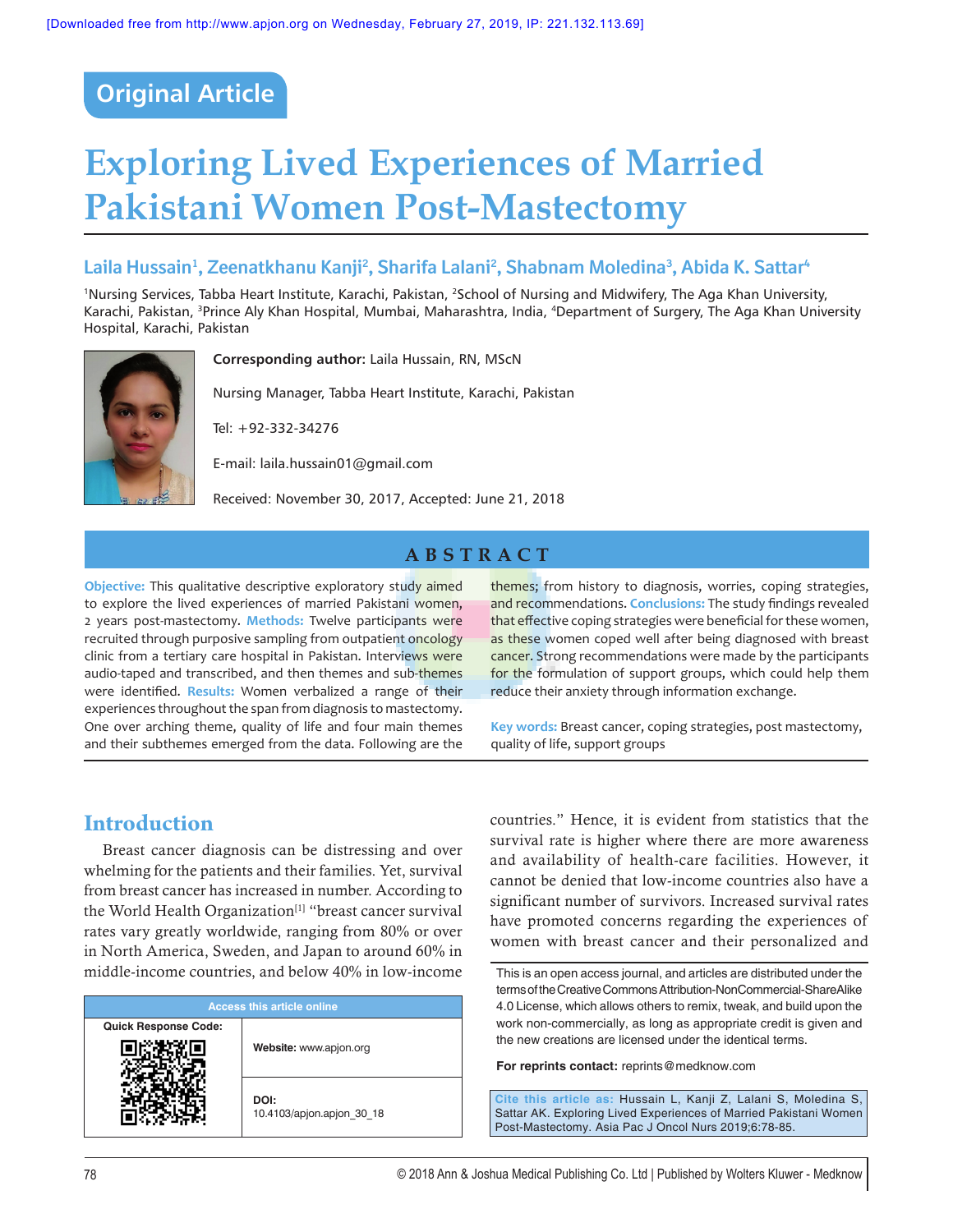customized ways of coping with this disease after ward. The aggressive nature of the treatment of cancer may affect the quality of life of the patients in all aspects and may impair the functioning[2] despite knowing that breast cancer could have been a fatal disease, these survivors look to the future with optimism. Women seem to be determined to regain their health and have developed a faith in the breast cancer treatment with the hope that they will get cured.[3]

Nurses play a vital role in providing care to the patients, including patients with breast cancer. With the increasing number of breast cancer patients, hospitals need to provide quality nursing care, which in turn would increase patient satisfaction. Moreover, nurses 'role has extended from just providing physical care to educating patients, teaching, and counseling. Hence, nurses having these skill scan also facilitate patients to develop a variety of coping strategies, there by bringing more sense of contentment to the clients. Nurse navigation programs can help people who are under served and lack access to medical facilities; they can also increase the satisfaction level among patients.[4] In Pakistan, there are no established navigation programs, which can assist patients from diagnosis treatment. In this context, nurses are with the patients whether they come as outpatient or in patients, from admission discharge. Therefore, it is important that they understand the experiences of married women post mastectomy, as these could help identify the stressors, and the coping and survivorship experiences of these women, especially from the Pakistani context. Moreover, understanding these experiences could add valuable knowledge to the body of literature. Thiscould further assist nurses to support women with breast cancer.

Breast cancer is the leading cause of death women worldwide. According to the annual cancer registry Pakistan, in 2012, breast cancer incidence was the highest among the top ten malignancies. Women use multiple strategies to fight with the disease. It is important to conduct a qualitative study to explore their experiences and concerns during treatment of breast cancer.

The aim of this study was to explore the lived experiences of married Pakistani women for more than 6 months up to 2 years post mastectomy. To fully understand the phenomenon, the researchers wanted to also know the women's descriptive circumstances through demographic data to assist with understanding the data. Following were the questions posed to participants for data collection.

What were the challenges experienced by the research participants, more than 6 months up to 2 years post mastectomy. What concerns did the participants have and what strategies were utilized by the research participants to face the challenges of post mastectomy? Other prompts were also used to explore in detail about the experiences of participants. These questions gave the researcher an opportunity to explore in depth the experiences of breast cancer patients.

## **Methods**

#### *Samples*

It is difficult to access participants with out medical assistance. Therefore, a breast surgeon working in a cancer clinic was approached, and then the researcher further explained the study and took consent if the participants were willing to participate in the study.

This study has used qualitative descriptive-exploratory design to have in‑depth exploration and analysis of the phenomenon. Participants were recruited purposefully from an outpatient unit of a tertiary care hospital in Karachi, Pakistan. Twelve Pakistani women diagnosed with breast cancer and had bilateral mastectomy were recruited for the study.

Participants were recruited on the following inclusion criteria: (1) 25 years of age and above, (2) married and living with husband, (3) unilateral or bilateral post-mastectomy without reconstruction, (4) more than 6 months and up to 2 years of survivorship, and (5) willing to get their interviews tape recorded. Participants were excluded who had known psychiatric illness, multiple cancers, and metastasis to other organs.

#### *Ethical approval*

A written consent form was signed by the participants for voluntary induction in this study. The study was approved by the Institutional Ethical Review Committee of the Aga Khan University Hospital, Karachi, Pakistan. Hence, the same hospital was used for research.

#### *Data collection and analysis*

Semi structured in‑depth interviews were taken for data collection. Open ended questions gave the researcher an opportunity to probe. Two pilot interviews were done in to modify the interview guide for rich data collection. Interviews were scheduled on agreement with the participant and researcher. Interviews were held in a separate room to maintain privacy.

The interviews were manually transcribed verbatim. Data were read and re‑read to identify key words and phrases. Then coding was done. According to Creswell, 2013,[5] "the process of coding involves aggregating the text or visual data into small categories of information, seeking evidence of the code from the different database being used in the study, and then assigning a label to the code". Then the emerging themes and sub-themes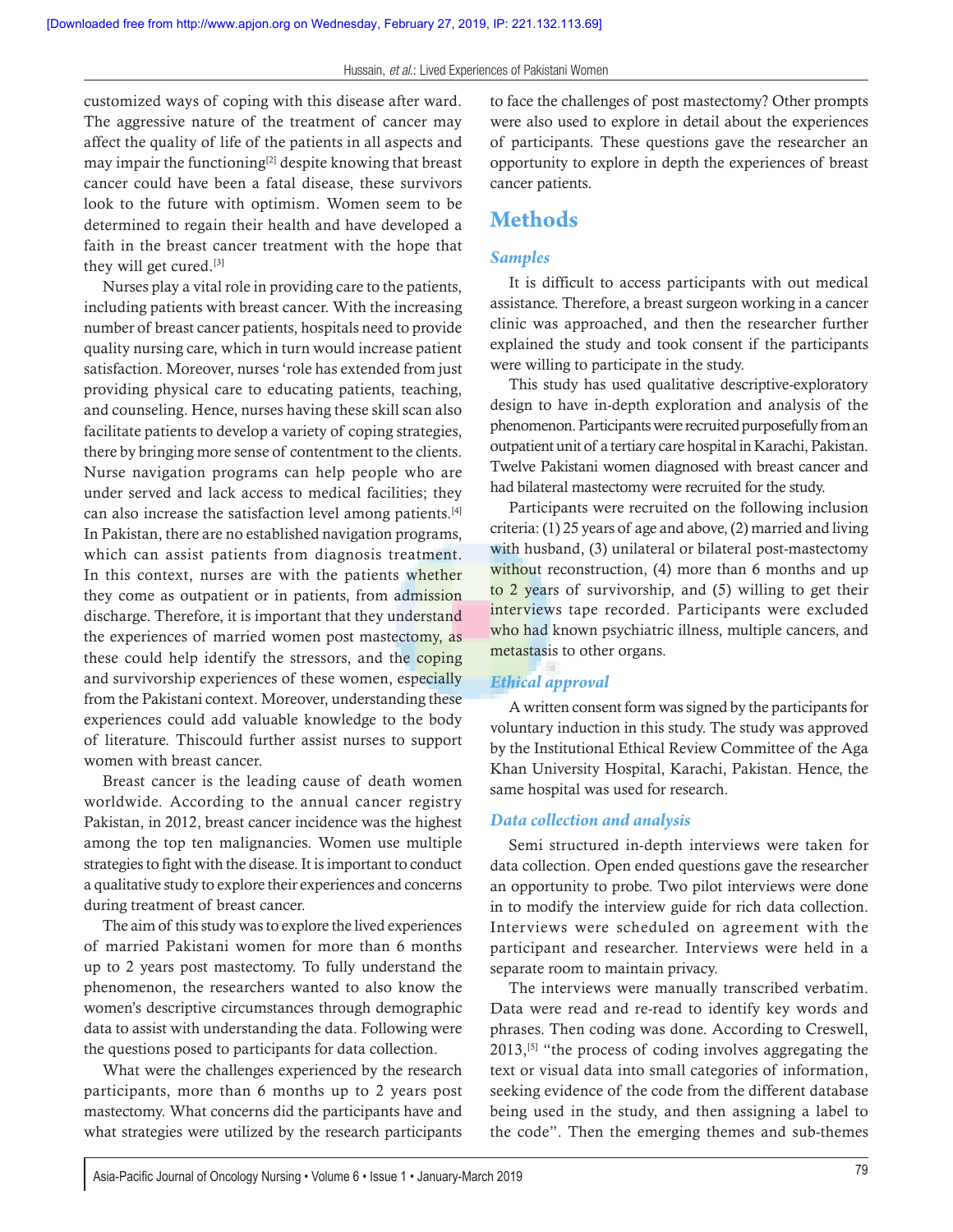#### from the data were identified. Transcripts were revisited to identify any missing information and finalization of themes and sub‑themes were done. All the researchers had agreed on identified themes and sub-themes so that rigor of the study could be maintained. The entire study findings were purely reported and no researcher bias is observed.

#### *Rigor of the study*

The rigor of the study was subjected to Lincoln & Guba's<sup>[6]</sup> four criteria of maintaining trustworthiness that is credibility, dependability, confirmability, and transferability. Credibility was maintained through interactive questioning of the participants, frequent debriefing with the supervisor and committee members, as well as peer scrutiny. Dependability was ensured by reporting the study in detail so that another researcher can repeat the study, thereby protecting the credibility of the findings.<sup>[6]</sup> Confirmability was ensured by checking the audio‑taped interviews and transcriptions for congruency. Moreover, the findings have been reported purely from the participants' data and are not researcher biased. This process was carried out by the researcher and checked by the supervisor. Transferability means that findings can be transferred to similar situations; the results of this study may be applied to similar contexts, as women may have similar experiences related to breast cancer.

#### *Results*

#### *Sample characteristics*

All of the twelve participants were married females and currently living with husband. No one had undergone reconstruction. As stated above, the researchers included demographic data not as a measurement tool but rather to understand the circumstances of the women and to assist in data analysis. The demographics of participants are mentioned in Table 1.

Four main themes, along with their sub-themes and an over-arching theme Quality of Life emerged from this study; Figure 1 represents all the derived themes of the study.





#### *Theme: From history till diagnosis*

The main theme from history till diagnosis has two sub-themes that are self breast assessment, and first time feelings.

#### *Sub-theme: Self breast assessment*

This study revealed incidents in which participants' self-examination of breasts led to identifying a lump and subsequently, confirmed the diagnosis of breast cancer. Some of the participants emphasized its importance. Participant 4 narrated "I did self breast examination and found (a) lump in my breast. Hence I contacted the doctor for a diagnosis. She advised a mammogram, and it was confirmed that I had breast cancer." On the contrary,

| Table 1: Demographic characteristics of participants $(n=12)$ |                    |
|---------------------------------------------------------------|--------------------|
| <b>Characteristics</b>                                        | Percentage [n (%)] |
| Gender                                                        |                    |
| Female                                                        | 12 (100)           |
| Age (years)                                                   |                    |
| 30-39                                                         | 2(17)              |
| 40-49                                                         | 5(42)              |
| 50-59                                                         | 4(33)              |
| 60-69                                                         | 1(8)               |
| <b>Marital status</b>                                         |                    |
| Married                                                       | 12 (100)           |
| Have children                                                 | 12 (100)           |
| $<$ 2 children                                                | 2(17)              |
| $>2$ children                                                 | 10(83)             |
| Children's age <18 years                                      | 2(17)              |
| Children's age $>18$ years                                    | 10 (83)            |
| Education                                                     |                    |
| Primary school                                                | 1(8)               |
| Middle school                                                 | 3(25)              |
| High school                                                   | 2(17)              |
| Intermediate school                                           | 3(25)              |
| University                                                    | 3(25)              |
| None                                                          |                    |
| Occupation                                                    |                    |
| Housewife                                                     | 8(67)              |
| Unemployed                                                    |                    |
| Professional                                                  | 4(33)              |
| Place of work                                                 |                    |
| Health care facility                                          | 2(17)              |
| Educational organization                                      | 1(8)               |
| <b>Business firm</b>                                          | 1(8)               |
| Status of house                                               |                    |
| Owned                                                         | 10 (83)            |
| Rented                                                        | 2(17)              |
| Household income                                              |                    |
| Rs. 5000-20,000                                               | 1(8)               |
| Rs. 20,000-40,000                                             | 2(17)              |
| Rs. 40,000-60,000                                             | 3(25)              |
| Rs. 60,000-100,000                                            | 1(8)               |
| More than Rs. 100,000.00                                      | 3(25)              |
| Pt refused                                                    | 2 (17)             |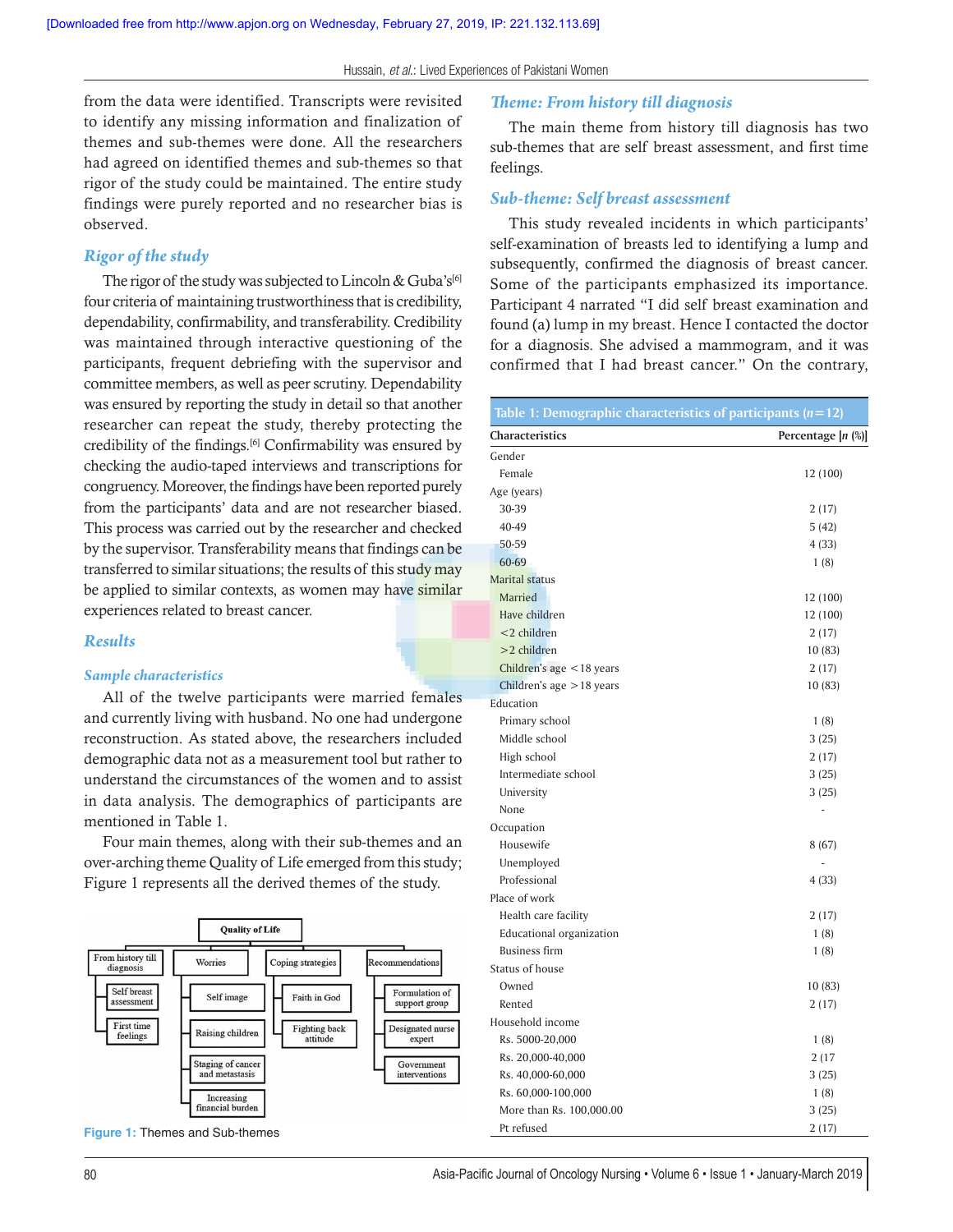participant 10 revealed that "In ultrasound, it was diagnosed that I have malignancy… but I went to religious places for healing. After 4 months I felt that the lump size has increased and started having nipple discharge. Then I went to the doctor again". Such delay in diagnosis may prove to be life-threatening as the disease gets more advanced.

#### *Sub-theme: First time feelings*

Depression and denial were commonly felt by the participants at the time of diagnosis. Some participants rejected the diagnosis as not true and opted for a re‑test of the procedure, while most of the participants felt depressed and shocked to hear about their diagnosis for the first time. Participant 6 explained, "I was completely depressed, lost and was not accepting the diagnosis. I was waiting for some miracle to happen and hoped (that) my reports would change." Counseling participants at this difficult time assisted them to make informed decisions. While, Participant 9 informed that she "searched the internet about the best breast surgeons and oncologists in Pakistan" and then visited the hospital well prepared for her treatment.

#### *Theme: Worries*

Worries can make an individual anxious about certain situations. The theme worries has four sub-themes, selfimage, raising children, staging of cancer and metastasis, and increasing financial burden.

#### *Sub-theme: Self‑image*

In this study, most of the participants were worried about their self-image before, during, and, especially, after mastectomy. Participant 1 verbalized that "I feel incomplete because of the absence of one breast. I was upset at my hair loss, because I had long hair." However, some of them also shared that covering themselves with *abaaya* (veil) or covering the head with a scarf has helped them, because it hides the fact that there is only one breast or there is no hair. Only one participant was worried about her self‑appearance at the time of death. Recalling it, Participant 9 disclosed, as I did not tell anyone about my disease, I was worried about the bath (that will be given to me) at the time of death, people will come to know that I don't have a breast. Therefore, my daughters have assured me that they will give the last bath to me." Another important aspect of the self image is loss of breast, which can negatively affect woman's sexual relationship with spouse. However, these women were so positive and grateful that their husbands were very supportive at this crucial time. Expressing the same, one of the participants verbalized that, "my husband was very supportive; I showed him my surgery site and told him there is no breast now. He immediately hugged me and said he does not love my body, he loves me. He used to pray for my

life." Moreover, many participants felt that their husbands were very supportive and some of them mentioned they have become even more loving and supportive than before.

#### *Sub-theme: Raising children*

Some of the participants expressed their worries in regard to the raising of their children, as they were uncertain about the consequences of breast cancer. One participant was worried about the hereditary implications of breast cancer, that her children might become victims of the same disease in the future. Participant 11, considered the future of her three daughters and mentioned, "I get worried that..... they (daughters) don't get this disease (genetically) in the future. I keep asking doctors about this as well. I hope God keeps them safe."

#### *Sub-theme: Staging of cancer and metastasis*

Only two participants expressed concern about the time gap from testing the disease to the staging of their cancer. They were worried about its metastasis to other organs. Participant 7 verbalized, "I was worried and hoped that the cancer is in (the) initial stage and (that it) is treatable."

#### *Sub-theme: Increasing financial burden*

Some of the participants found that arrangement of finances was a major cause of concern, as it increased the financial burden and affected the normal day to day functioning of the family; while some were able to finance the whole treatment from their own pocket. Participant 3 shared, "arranging finances was a big problem for us. My husband took a loan for my treatment. Now we hope that my son will soon finish his studies and will be able to repay the loan." Moreover, one participant talked about borrowing money from the family. She also mentioned that there was a difference between the estimated and final bill given by the hospital, which added to the financial burden and added that, "The increasing financial burden was more stressful than the illness itself."

#### *Theme: Coping strategies*

The fourth main theme refers to those strategies which assisted the participants to deal with the cancer treatment. The sub-themes are: faith in God, and fighting back attitude.

#### *Sub-theme: Faith in God*

All the participants expressed that during their treatment, their biggest relief came from religious belief and practices. Participant 5, stated, "I strongly believe in God. I believe that this disease is from God; he tests people and will also give me the strength to fight back the disease."

In addition to believing in God, religious practices helped participants in handling their stress and getting peace of mind. For some participant, along with the medical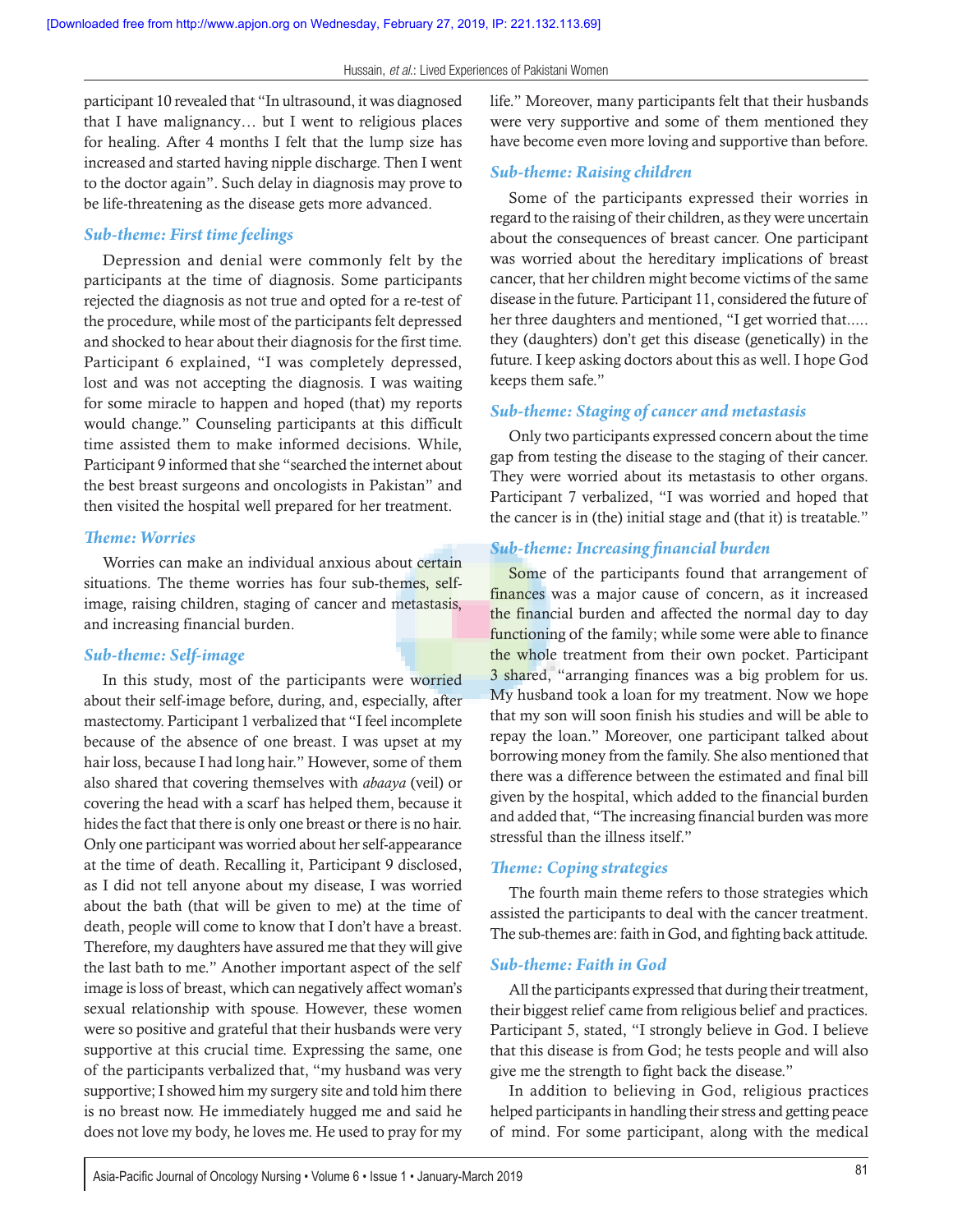treatment, there was a preference to go to the *Spiritual healer* and ask for guidance. The guidance included performing some religious rituals along with giving of charity. As Participant 6 mentioned, "I visited a spiritual healer, he gave me some holy verses to recite and gave holy water to drink and suggested to give Sadqa and Kherat (charity given as part of a religious ritual)."

Most participants had trust in and expressed gratitude to God as their coping strategy. Participant 5, expressed gratitude and envisioned the disease as a way to start a new life all over again, she used these words, "I firmly believe that it's a sins cleansing journey and God has given this disease to me so that my sins are redeemed. It's an indication from God not to indulge in sins again."

Trust in God included leaving everything to God and accepting that the ultimate decision will be in favor of the participant. Participant 1 said, "I trust in God so I left everything to God. Whatever is in my fate will come to me."

#### *Sub-theme: Fighting back attitude*

This coping strategy helped participants to bear the serious side effects of cancer treatment, as they fought back while keeping a positive and brave attitude. Participant 2 verbalized this sentiment, "I decided that it is better to smile and complete the treatment instead of crying and complaining." Whereas Participant 1 said, "I didn't take stress at all; didn't think much about surgery and losing my breast." She further shared, "I convinced myself that I have to fight back this cancer." These comments reflected their spirit of fighting against the disease.

The study also highlighted an incident where normality was forced by exogenous factors, rather than endogenous ones, because the participant had not disclosed the disease to any one, besides close family, and, thus, she had to demonstrate normality in her daily function. Participant 9 shared, "I did not want people to notice that I don't have a breast. So I tried to be normal."

#### *Theme: Recommendations*

This theme has three sub-themes, which are: formulation of support group, role of nurse navigator, and government interventions.

#### *Sub-theme: Formulation of support group*

The study findings revealed that most of the participants were in favor of formulating a formal support group. However, only two participants considered it to be a time consuming exercise. Participant 2, being in favor of a support group, suggested, "I think there should be a support group for breast cancer patients because, in the initial phases, women get worried about many things, so there must be someone who has gone through it and can share their experiences. I am willing to be a part of such support group."

The study also revealed that an informal type of support group was present at the clinic in waiting area or during sessions of chemotherapy; as participants have either lent support or received support from other participants while undergoing similar treatment."When I came for chemo for the first time, I was crying but one patient gave me strength by telling her story about fighting back cancer, now I try to help other women who need help." Participant 5, shared a slightly different opinion, she stated, "support group is fine as far as knowledge sharing is concerned, but sharing experience may not be nice because everyone has a different experience." Highlighting the counter productivity that a support group may provide, Participant 6 mentioned, "If someone has had a bad experience and she shares it with other women, they may lose confidence."

#### *Sub-theme: Designated nurse expert*

Only one participant indicated the need for an expert nurse who is available and can be contacted any time over the phone. Participant 3 expressed, "I think there should be someone to contact at the hospital other than doctors. Because during chemo and radiation there are side effects and minor things and each time I could not come to the hospital. So there should be someone available over the phone".

#### *Sub-theme: Government interventions*

The government related interventions discussed by participants included educating masses about breast cancer, facilitating diagnostic arrangements, and providing cost effective cancer. This is especially necessary when the alternatives to bear such costs, in the shape of health insurance, are minimally available and hardly used. Participant 5 suggested, "I would suggest that awareness programs should be conducted in small towns where people do not have awareness about breast cancer." Participants also stressed the need for government funded, free or discounted diagnostic tests, and treatment for the cancer patients. Participant 1 noted, "Government must arrange interventions for under privileged people here, because they can't bear the expenses of the treatment."

#### **Discussion**

Due to the long term treatment of cancer and mastectomy, individuals go through a lot of stress and anxiety. This stress and anxiety can lead to a compromised psychological distress, which can affect the functioning of an individual. These themes are discussed below in the light of the published literature.

Most of the study participants highlighted their experience regarding how they found out the need to see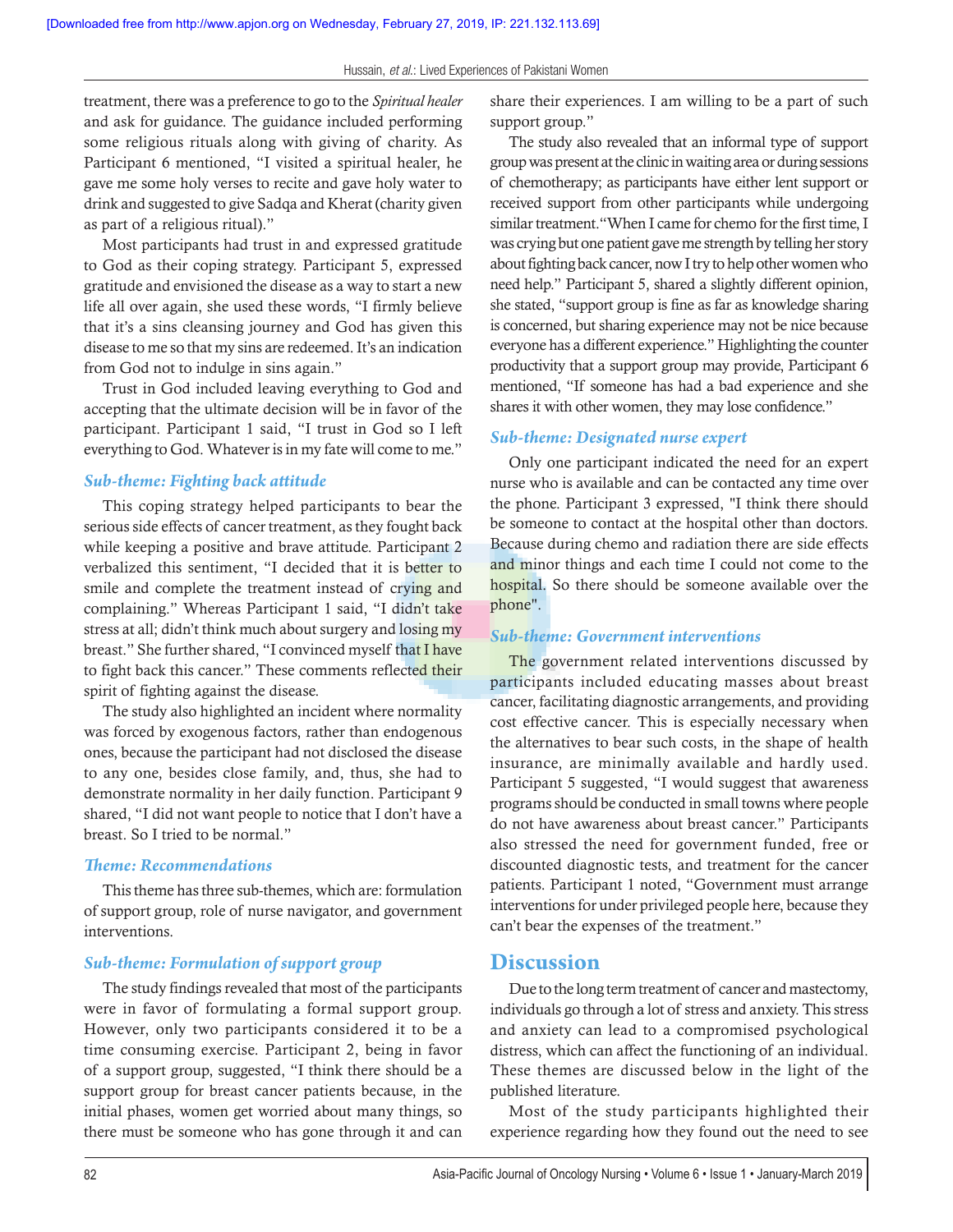the doctor and their feelings at the time of diagnosis and their reactions after receiving the diagnosis of breast cancer. Concurrent to the current study, participants felt depressed after diagnosis and remained so, after their treatment had begun. These patients also felt that they needed to be in constant contact with their doctors. Long gaps between follow ups were not appreciated by them.<sup>[7]</sup> A comparative study done in Pakistan and London, by Banning *et al*.,[8] supports the findings of the current study and reveals that, "for all breast cancer women the location of a breast lump was an upsetting, petrifying, threatening and extremely scary experience." The lack of awareness about screening tests caused a delay in approaching a doctor and getting diagnosed and treated for breast cancer on time.

Another important finding in the current study was about the self‑ image of women and their relationship with their husbands after mastectomy. Most of the participants reported that they were worried about their body image after breast removal and felt incomplete. Similarly, a study in the USA, by Fobair *et al*. [9], showed that out of 549 women who had undergone mastectomy, half of them had body image concerns. The most commonly reported body image problems were embarrassment about the removed body part, worries about sexual attractiveness, and a feeling of being less feminine. Similar to this study, most of the participants in the current study also expressed their concerns about their altered body image which shakes a woman's identity and poses grave challenges.

Some of the participants in this study reported that covering themselves with a *chaadar* or cloak helped them, because it covers the whole body. A cloak is usually worn over the clothes and is also loose fitting, so it does not accentuate the body's shape. This is a unique finding as no other study, to the best knowledge of the author, has reported the advantage of covering self with a cloak after mastectomy.

Another, the concern of the participants was related to raising children. Unlike the West, children in the Pakistani culture stay at home with parents beyond 18 years of age or till they get married, and sometimes even after marriage, therefore, the participants in this study were concerned about their upbringing. According to the National Cancer Institute, about 24% of the cancer patients have <18 years old children, which could be the reason why parents were more worried and anxious about their upbringing. Choosing the appropriate words and time to reveal the diagnosis to their children and maintaining a routine for them at home was the biggest challenge faced by these parents who had been diagnosed with cancer.<sup>[10]</sup> In addition, parents with cancer can feel guilty and depressed; therefore, support from health care professional, is vital for these patients.<sup>[11]</sup> Only

one participant expressed her concern about the possible transfer of breast cancer to her daughters. According to the American Cancer Society,<sup>[10]</sup> <15% of breast cancer patients have a family member with cancer, while according to Pakistan ‑ Country Profile of Cancer and Cancer Control 1995‑2004, only 3% of breast cancer women had a family history of cancer.

In the current study, a few of the participants reported that their relationship with their husbands had become stronger after cancer diagnosis. A study done in Turkey also reported an improved relationship between couples after the wife had been diagnosed with breast cancer.<sup>[12]</sup> Similarly, most of the participants in the current study reported that mastectomy had not affected their physical relationship with their spouse and did not voice any concerns regarding sexuality after mastectomy and chemotherapy. On the contrary, literature also identifies that; mastectomy can have serious implications related to sexuality and can badly influence an individual's relationship with spouse.[13] However, a study reveals that women diagnosed with breast cancer initially hesitated to share their experiences with the family members and friends however, some received unexpected support from their families and felt that they were not alone in their battle. On the contrary, some women thought that they were being too much cared for whereas they wanted their care givers or spouses to treat them normally.[14]

An important finding extracted from the current study was the employment of coping strategies during the disease process and treatment. Since all of the study participants were practicing Muslims, they reported that they prayed to Allah, and recited verses from the Holy.

Quran to cope with the ordeal of breast cancer. A study done on Muslim Pakistani women with breast cancer reported two commonly used strategies; one was belief in the power of God and the other was reading verses from the Holy Quran.[15] thus confirming the current study findings. Similarly some research in the United States also reported increased observations of religious practices, like offering prayers, reading scriptures, and attending church meetings, by the cancer survivors.<sup>[16]</sup> In the current study, having complete faith in God was reported as a great strength, which kept the participants' morale high throughout the treatment of breast cancer.

An extensive amount of literature exists on support groups for cancer survivors. However, in Pakistan it is not common for patients to seek information or support through support groups. At the time of research there were no support groups for breast cancer patients. Formulation of a support group is not only crucial for patients but also for their families, to provide better support and care.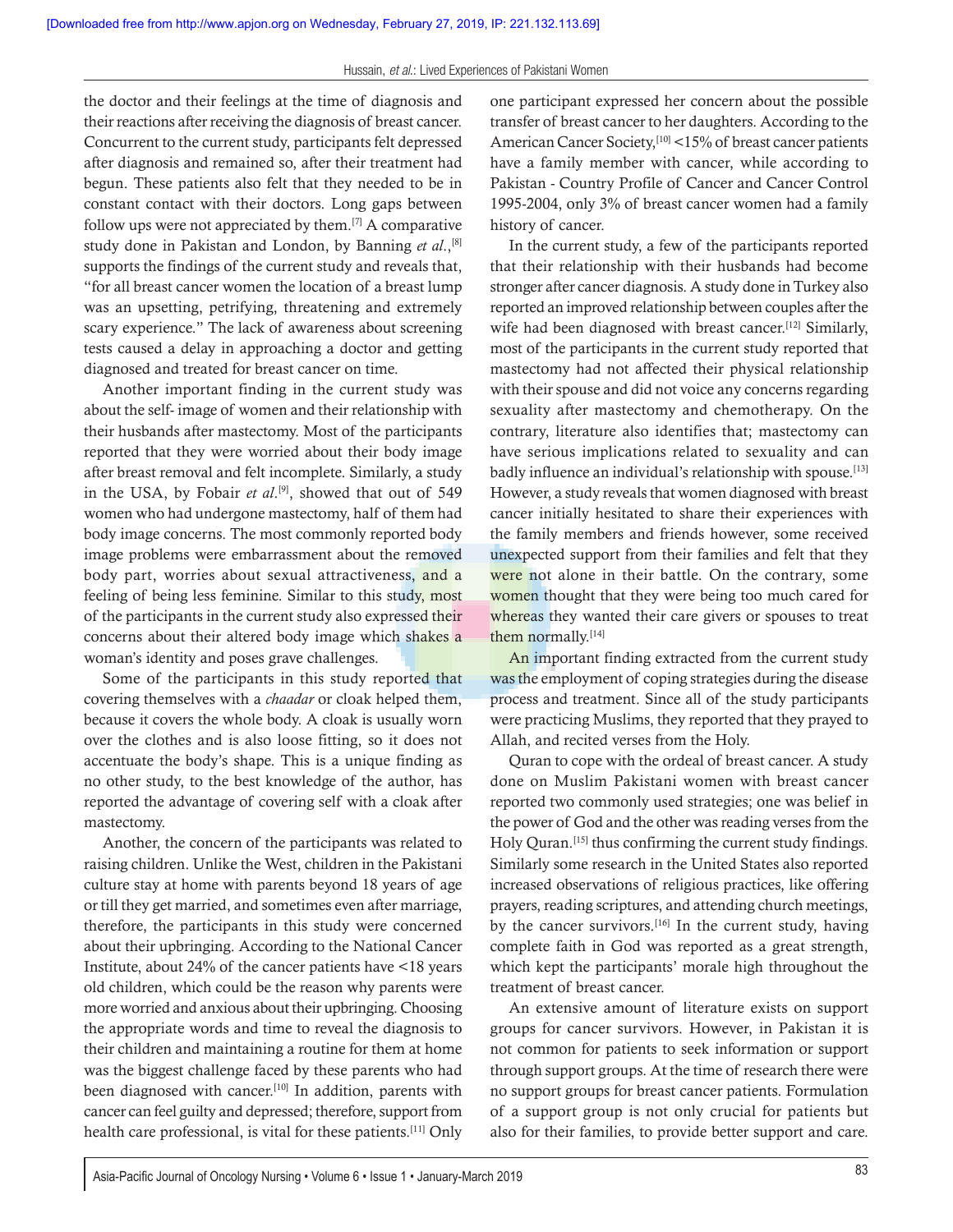A study done in China, found that support groups provide emotional and informational support to cancer participants. Group interactions bring feelings of comfort and confidence among participants.<sup>[17]</sup>

Online support groups have also become a common source, particularly for patients who cannot meet face to face for any reason. A study was done in the USA about twitter support group, in which participants had tweet chats. The study found that participants reported tweet chats as "safe and comfortable". Although hospital based teaching cannot be replaced by the social media, it has a significant impact on the reduction of anxiety.<sup>[18]</sup>

One of the sub-themes, which emerged from interviewing participants, was the need of an expert nurse, formally known as an oncology nurse navigator (ONN). "ONN is a professional registered nurse with oncology specific clinical knowledge who offers individualized assistance to participants, families, and caregivers to help overcome healthcare system barriers."<sup>[19]</sup> In Pakistan this role has not fully emerged as yet. Although there are experienced nurses in oncology but they do not completely perform all the roles of ONN.

Finally, interventions by the government were also emphasized by the current study participants. Pakistan is a developing country and there is no funding allocated particularly for breast cancer patients only. A few Non-Government Organizations work for these patients but not all patients can benefit from them. Moreover, there is no cancer registry system available. Annual reports must be published by the government about cancer incidence, so that health policy and management are looked into and funding can be arranged nationally and internationally for poor patients.

Due to lack of awareness about health screening programs, cancer is mostly diagnosed in the advanced stages in Pakistan. Thus patients have to bear expensive treatment with poor prognosis. In a comparative study of China, India, and Russia, it was identified that most of the populations who live in rural areas do not have access to screening programs. India being the second most populous country in Asia has the highest burden of cancer, so the Indian government initiated the National Cancer Control Program in 1975 with the development of a cancer registry program. In 2010 more than seven billion Indian rupees were provided as fund to this program. Similarly, an initiative was under taken in 2009, by the government of China, for screening women for cervical and breast cancer and millions of people benefited from it. In Russia, due to increased incidence of cancer, a National Priority Health Project was started to prevent cancer, in 2009. In some regions of Russia, like Moscow, breast cancer screening

programs are running well.<sup>[20]</sup> These research findings reveal that a few Asian countries have initiated some projects to control breast cancer but there appears to be no initiative taken in Pakistan as yet.

#### *Limitations*

This study has contributed valuable knowledge but also has some limitations. Urdu is the national language of Pakistan, most of the interviews were conducted in Urdu, there is a possibility that the essence of some of the quotes may have been lost during translation.

As this study was conducted in a university hospital located in an affluent area, it is possible that the perspectives of patients from the lower socio‑economic class may not have been captured fully. Since only married females with children were recruited for the study, the findings are limited and cannot be generalized. However, rigor of the study was maintained and the extracted themes truly reflect participant's views.

#### **Conclusion**

This qualitative study aimed to explore the 2 years post mastectomy experiences of married Pakistani women with breast cancer. This phenomenon has been widely explored in the West but very limited literature exists in the Pakistani context. The findings revealed that these women received extensive support from their families, especially husbands. In addition, various forms of support and coping strategies kept them functioning. When compared to western literature, husband's support came out as a unique finding of this investigation. This study also revealed that most women in this context were not worried about husband's reaction towards their physical or sexual relationship. This study suggests that breast cancer support groups should be formed, which can provide psychological support to these women. Government interventions should also be initiated to identify and treat breast cancer at an early stage.

#### *Financial support and sponsorship*

Nil.

#### *Conflict of Interest*

There are no conflicts of interest.

### **References**

- 1. World Health Organization. Breast Cancer: Prevention and Control; 2014. Available from: http://www.who.int/cancer/ detection/breastcancer/en/index1.html. [Last accessed on 2015 Sep 15].
- 2. Chagani P, Parpio Y, Gul R, Jabbar AA. Quality of life and its determinants in adult cancer patients undergoing chemotherapy treatment in Pakistan. Asia Pac J Oncol Nurs 2017;4:140‑6.
- 3. Banning M, Tanzeem T. Managing the illness experience